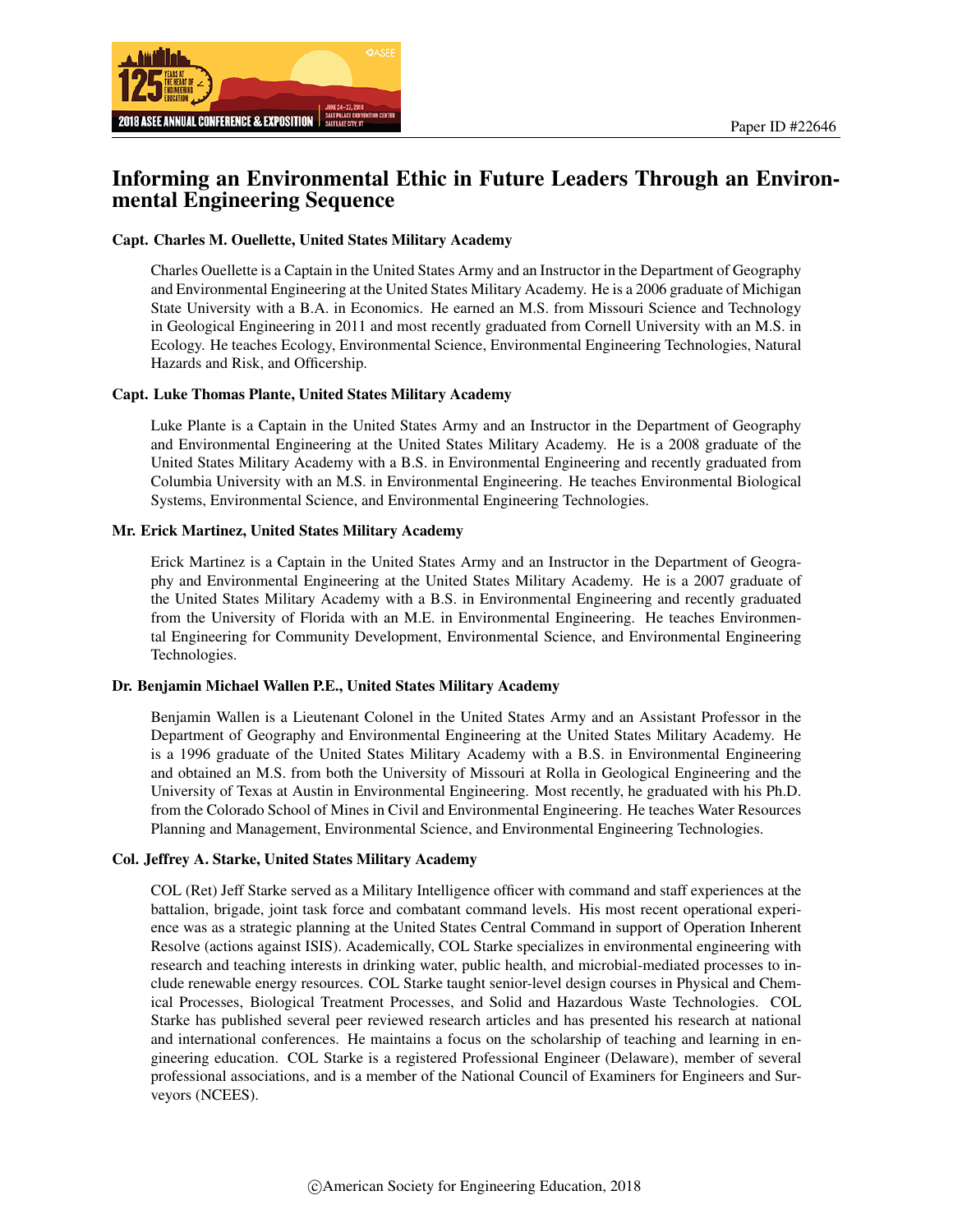# **Informing an Environmental Ethic in Future Leaders through Environmental Engineering Education**

## **Abstract**

As a growing population makes increasing demands on Earth's limited resources, leaders across all disciplines must possess fundamental environmental knowledge to understand the interconnectedness of people and the global biosphere, as well as the attitudes which foster an environmental ethic. We examined the ability of a semester-long course in environmental engineering education to increase students' environmental knowledge and shape the attitudes which promote this ethic. We evaluated students' knowledge and attitudes from the start to the end of the course according to their gender identity**,** racial identity, parents' educational attainment, hometown population, and program of study. Students' overall scores on "knowledge surveys" increased from  $81.14\% \pm 1.46\%$  at the start of the course to  $89.67\% \pm 2.03\%$  at the end of the course. While we observed differences in baseline knowledge by gender and racial identity, neither of these affected how much students' knowledge increased throughout the course. Nor was students' hometown population a significant factor in either baseline knowledge or increased knowledge by the end of the course. Father's educational attainment was not a significant factor either. However, mother's educational attainment was a significant factor in how much students learned if their mother had less than a bachelor's degree or a graduate degree. Whether the student was enrolled in a STEM field of study or not was not a significant factor in students' baseline knowledge; however non-STEM students' scored higher on knowledge surveys than their peers enrolled in a STEM field. Students' attitudes were also surveyed at the start and end of the semester. Generally, their attitudes became more positive toward the environment, more confident in our ability to employ technologies to reduce our impact on the environment, and they felt more strongly about the need for continuing environmental education to promote environmental stewardship.

## **Introduction**

The need for an environmental ethic became evident in the 20th century due to a number of high-profile environmental failures, including those documented in Silent Spring [1] and Thomas Hardin's paper on the tragedy of the commons [2]. The establishment of the Environmental Protection Agency (EPA) almost immediately following passage of the National Environmental Policy Act (NEPA) and the inaugural Earth Day of 1970 further increased public awareness of the relationship between human activity and environmental quality [3]. This link was discussed as early as the 16th century by Malthus [4]. At the heart of the matter is the Earth's capacity to sustain a burgeoning global population which makes increasing demands on limited resources [5]. Projections of resource exhaustion continually change based on improvements in technology and consumer behavior. In 2017, global resource consumption overshot the sustainable rate of use of a year's worth of the Earth's resources by early August. This day, observed as Earth Overshoot Day, occurs earlier each year [6]. At the present rate, the human population will consume two years' worth of the Earth's resources that can be sustainably replenished each year by 2034. Thus, ensuring a healthy environment in the future requires embracing environmental sustainability. We define environmental sustainability as the ability to harvest resources at the same rate for a specified time well into the future, enabling ecosystems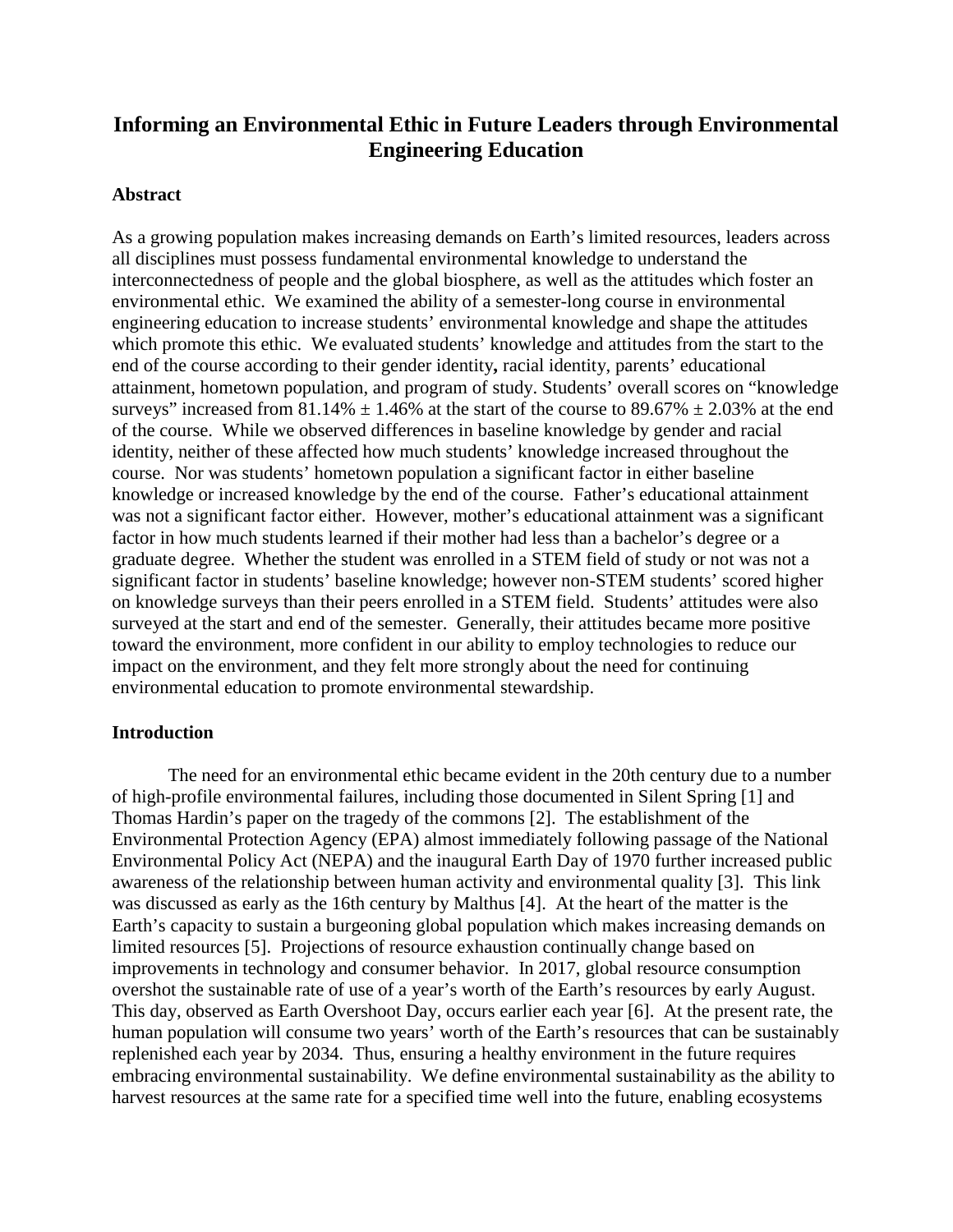to continue their primary functions during that same period [7]. Arguably, concepts of sustainability, environmental knowledge, and attitudes are a question of values [8]. Credible cost-benefit analysis is essential to enable public commitment to maintaining and improving environmental quality [9] with clarity of understanding that pitting economic prosperity against environmental quality is a false choice [10]. As such, leaders across all disciplines must possess fundamental environmental knowledge to understand the interconnectedness of people and the global biosphere, as well as the attitudes which foster environmental stewardship. Environmental engineering education provides a framework to promote this stewardship.

The impact of an education focused on environmental awareness has the potential to enhance environmental attitudes and behaviors [11], [12]. In fact, a variety of research over the past 20 years has explored how environmental attitudes and knowledge are shaped by students' education [10], [13]. Previous research includes high school students enrolled in a 10-day environmental science course [12] and undergraduate students in a variety of college settings [14], [15], [16]. Other characteristics that have the potential to influence both knowledge and attitudes have also been studied, including parents' education [16], gender [13], [14], [15], hometown population [13], [17], field of study [17], and age of students [14]. There is no consensus on the relationship between some of these parameters on environmental attitudes and knowledge. For example, a study by Müderrisoğlu and Altanlar [17] determined that the courses taken by students do not affect environmental behaviors and attitudes. However, Yazici and Babalik [21] found a statistically significant difference between students' college-level field of study and their attitude, awareness, and sensitivity towards the environment. One trend that appears common in these studies is an acknowledgement of the need for ongoing environmental learning at each level of students' education and into their workplace training to combat environmental illiteracy [10], [18], [21].

Although more recent studies investigate collegiate-level environmental education, none evaluates the ability of a dedicated, semester-long course to shape the environmental knowledge and attitudes of a diverse population of students based upon gender, race, parents' educational attainment, hometown population, and academic field of study. Here, we evaluate the ability of the first course of a 3-course environmental engineering curriculum at a military academy to shape environmental attitudes, increase knowledge, and develop an environmental ethic among future leaders. Rolston [22] defines environmental ethics as a systematic account of values carried by the natural world, coupled with an inquiry into duties toward animals, plants, species, and ecosystems. The potential to increase environmental sustainability by leaders across multiple disciplines derives from an environmental engineering education rooted in enhancing environmental knowledge and attitudes via an environmental ethic. Graduates are future leaders of the military and organizations across numerous global disciplines. The synergistic effect of an educational environment and culture founded in a clearly defined set of values enables the development of environmental ethics to permeate all aspects of life.

## **Methods**

The military academy maintains a 4-year program from which every student graduates with a bachelor of science degree. All classes are taught in small sections of no more than 20 students. All students enrolled in a non-engineering program must complete a 3-course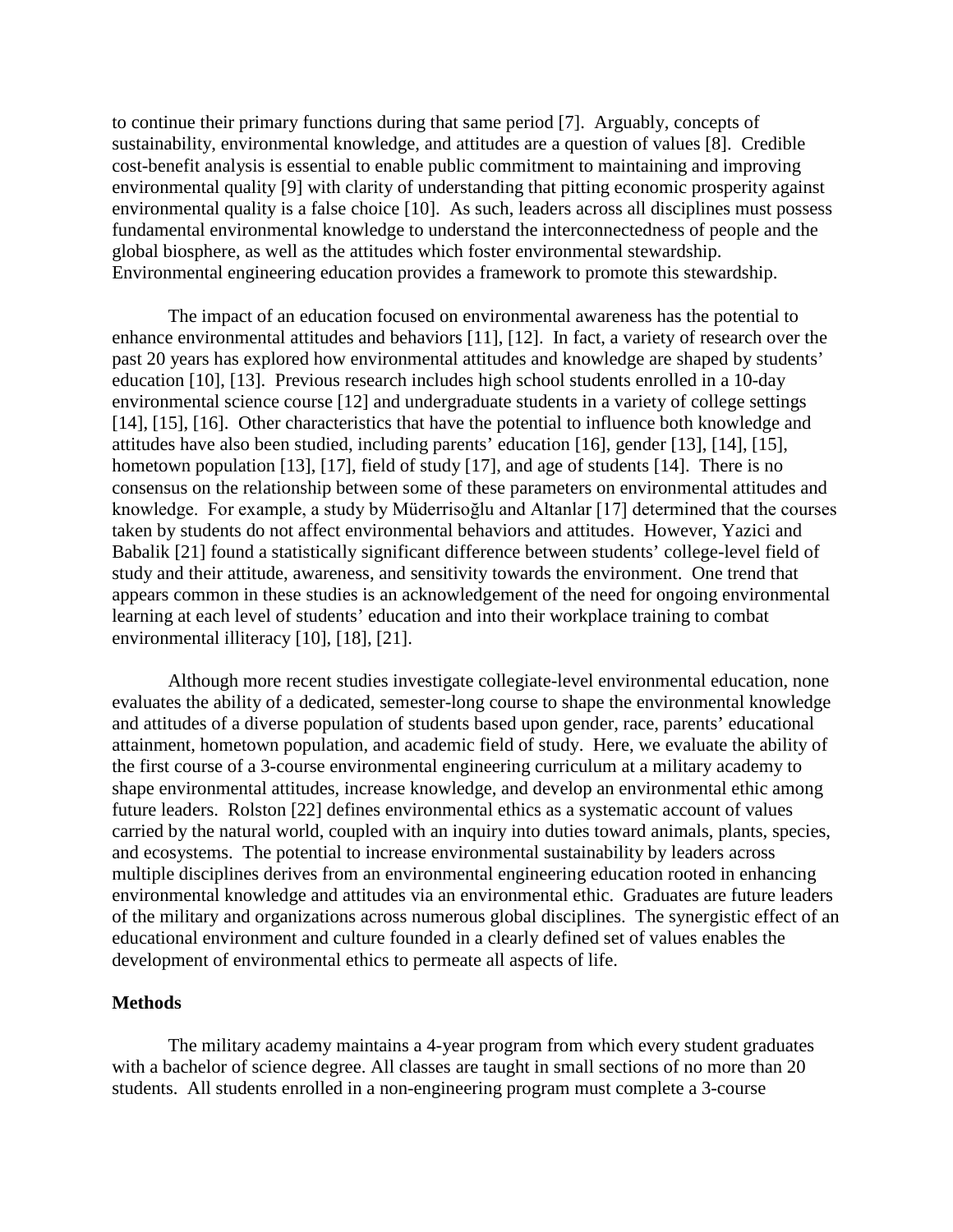engineering curriculum during their third and fourth year. The first course of the environmental engineering curriculum introduces students to the global and local issues that affect public health and the environment. Students first study the Earth as a system. In this unit, students learn about the interconnectedness of the lithosphere, atmosphere, hydrosphere, and biosphere, and human interventions in each. They discuss the flow of energy and major biogeochemical cycles, the concept of mass balance, the global commons and strategies to pursue sustainable access to them. In the second unit, students study how human intervention strains Earth's limited resources. They discuss threats to global biodiversity and then study biodiversity in a field laboratory exercise. In the third unit, students learn about conventional, alternative and renewable sources of energy. In the fourth unit, students learn about the major types and sources of both indoor and outdoor air pollution, and learn to assess risk to human health from both. In the fifth unit, students discuss the sources and fates of waste generated by human activity. At the end of each unit, students debate current issues related to that unit's material. Each unit also has an assignment that requires students to apply their knowledge to understand an environmental problem (i.e., the carbon footprint of a coal fired plant vs. a natural gas plant). The second and third courses build upon these themes to teach engineering design and evaluate proposed sustainable solutions.

This study took place over one semester with 175 respondents in the first course of their environmental engineering education. The majority of the participants were third-year students, although some were second or fourth-year. The surveys were administered to students enrolled in two similar courses: one designed for students majoring in environmental science or environmental engineering, and the other for students enrolled in the 3-course environmental engineering curriculum only.

We assessed student environmental knowledge and attitudes using a 12-question knowledge survey and a 7-question attitude survey focused on the environmental subjects integrated into the first of the three courses in their environmental engineering education. Since the target population was within the same age group, the demographic factors we examined include: student's field of study, race, gender, hometown population, and parents' highest educational attainment. The environmental knowledge and attitudes surveys were adapted from the nationwide 2000 National Environmental Education and Training Foundation (NEETF)/Roper Survey [10]. To ensure we captured the students' baseline knowledge and attitudes at the start of the course, we administered surveys over the first two lessons. End-of-course surveys were administered during the last two lessons. The 12-question environmental "knowledge survey" was linked to themes covered in 5 units throughout the first course of their environmental engineering education. The 5 units are Earth as a system (ES), strained resources (SR), energy (EN), human health (HH), and pollution management (PM). The "attitudes survey" asked students to express their attitudes on the environmental policies by using a Likert-type scale for some responses.

Statistical analyses were completed using R Studio, version 1.1.414. Statistical differences between students' overall survey results were determined by a paired t-test. Statistical differences between males and females, and between white and non-white students were determined using a Student's t-test. Statistical differences between parents' highest level of education and students' hometown were determined by Analysis of Variance (ANOVA). Post-hoc testing to determine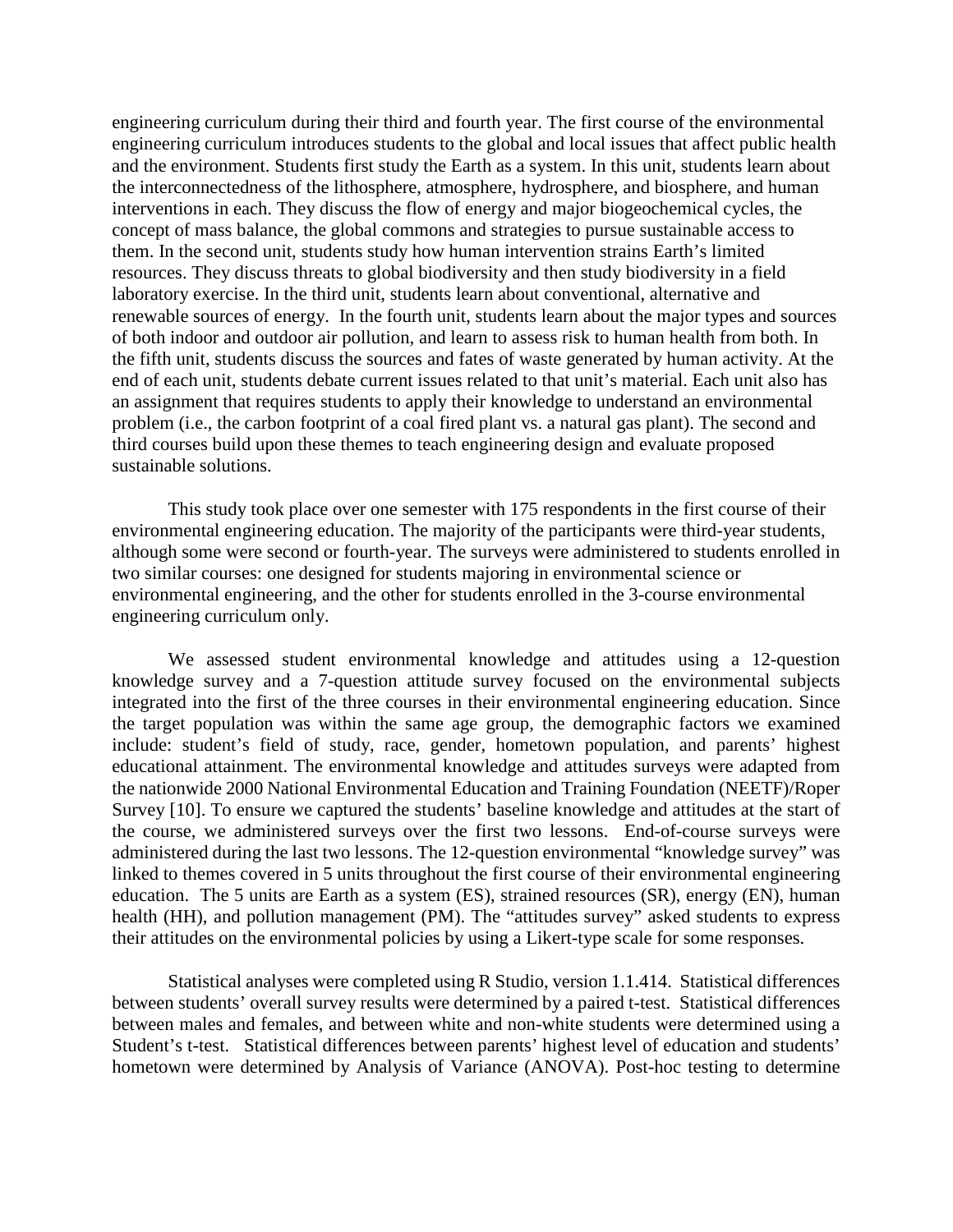which contrasts were significant from ANOVA testing was conducted using Tukey's Test for Honest Significant Differences. Significance level for all analyses was  $\alpha = 0.05$ .

# **Results**

## *Environmental Knowledge Survey*

We surveyed 175 students at the start and end of the first course of their environmental engineering education. In terms of gender, males accounted for 74% of students, and females accounted for 26%. By field of study, students enrolled in a STEM field of study accounted for 31% of the course population, and with respect to race, students who identified as white accounted for 70%. In terms of the mothers' highest level of education, 29% of student's mothers attained less than a bachelor's degree, 33% attained a bachelor's degree, and 38% attained a graduate degree. In terms of the fathers' highest level of education, 26% of students' fathers attained less than a bachelor's degree, 29% attained a bachelor's degree, and 45% attained a graduate degree. In terms of the students' hometown, 67% classified themselves as living in a suburban area, 25% of respondents from a rural area, and 8% from an urbanized, major city location. In terms of geographic region, the highest number of respondents came from the state of California with 10%, Texas with 7%, and New York, New Jersey, Virginia, and Florida each with 5% of respondents.

In general, students' scores on the environmental knowledge survey increased from  $81.14\% \pm 1.46\%$  at the start of the course to  $89.67\% \pm 2.03\%$  at the end (Figure 1). Students' scores on questions linked to the five course themes increased across four of the five themes. Student scores increased on questions linked to the theme of strained resources, from 80.14%  $\pm$ 2.38% to 86.96%  $\pm$  2.71%; energy, from 83.47%  $\pm$  3.65% to 93.94%  $\pm$  2.26%); human health, from 66%  $\pm$  4.99% to 77%  $\pm$  4.36%); and pollution management, from 86.86%  $\pm$  3.75% to  $95.57\% \pm 1.89\%$ . Students' scores on questions linked to the earth as a system theme were already quite high at the start of the course,  $97.14\% \pm 2.49\%$  and did not change significantly at the end of the course.

We also found survey scores for students enrolled in a STEM field of study were not significantly different than students enrolled in non-STEM fields at the start of the course  $(p=8.01 \times 10^{-1}$ , Figure 2). However, surveys administered at the end of the course showed that students who major in non-STEM fields of study scored higher than students enrolled in STEM field (p=1.94 x  $10^{-2}$ ).

We found statistically significant differences between students who identify as male and those who identify as female at the start of the course ( $p=6.06 \times 10^{-3}$ ). Students who identified as female scored 76.48%  $\pm$  3.79% and students who identified as male scored 82.76%  $\pm$  2.37% at the start of the course (Figure 6). At the end of the course, both groups scored significantly higher, but neither group was significantly different from the other ( $p=5.05 \times 10^{-1}$ ).

We also found statistically significant differences between students who racially identified as white compared to those who racially identified as non-white at the start of the course  $(p=2.92)$ x 10<sup>-3</sup>). Students who identified as non-white scored 75.68%  $\pm$  4.45% and students who identified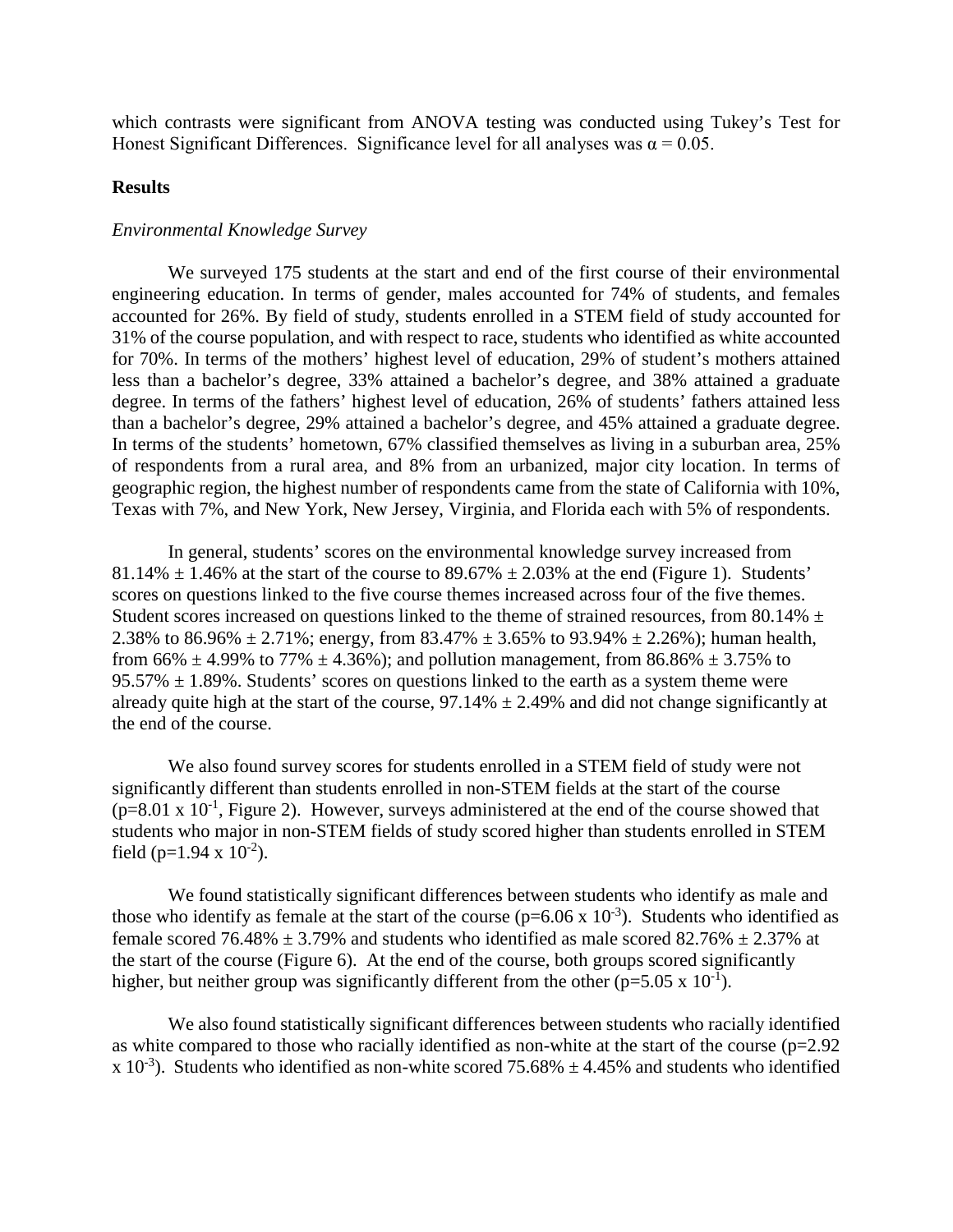as white scored  $83.40\% \pm 2.20\%$  at the start of the course (Figure 3). At the end of the course, however, there were no significant differences between these two groups ( $p=4.86 \times 10^{-1}$ ).

We found significant differences among students' scores at the start of the course based on the highest level of education attained by their mother ( $p=4.71 \times 10^{-02}$ , Figure 4). Students whose mother earned a graduate degree (master's or PhD) scored  $82.34\% \pm 3.19\%$  at the start of the course. Students whose mother earned a bachelor's degree scored  $83.19\% \pm 3.49\%$  at the start of the course. Students whose mother earned less than a bachelor's degree (associate's degree, high school diploma or GED) earned  $77.17\% \pm 4.03\%$  at the start of the course. There were significant differences between start and end survey scores among students whose mother earned less than a bachelor's degree ( $p=2.21 \times 10^{-07}$ ) and start and end survey scores for students whose mother earned a graduate degree ( $p=3.13 \times 10^{-05}$ ). However, survey scores for students whose mother earned a bachelor's degree did not significantly increase from start to the end of the course ( $p=6.06 \times 10^{-02}$ ). There was no significant relationship between students' scores based upon father's highest level of education, either at the start or end of the course.

#### *Environmental Attitudes Survey*

The first two questions of the survey enabled understanding of students' motivation to take action regarding environmental sustainability. One of the questions asked, "Most of the time, do you think environmental protection and economic development can go hand in hand, or that we must choose between environmental protection and economic development?" At the start of the course about 60% of all males and females, all STEM and non-STEM majors, and students identified as white responded with, 'environmental protection and economic development can go hand in hand' (Figure 5). Between 3 and 6% of these same groups responded with, 'we must choose to pursue economic development or protection of the environment' and between 35 and 40% responded with, 'it depends.' The largest population that indicated, 'we must choose between economic development and environmental protection,' were those enrolled in a non-STEM field of study and whose mothers' highest level of education was a bachelor's degree. We also asked students, "When it is impossible to find a reasonable compromise between economic development and environmental protection, which do you usually believe is more important: economic development or environmental protection?" Responses from almost all demographic groups indicated that over 50% of respondents believed environmental protection is more important than economic development (Figure 6). The largest population that indicated, 'economic development is more important,' were those whose mothers' highest level of education was a bachelor's degree.

When asked for an opinion on the statement, "There are differing opinions about how far we've gone with environmental protection laws and regulations. At the present time, do you think environmental protection laws and regulations have gone too far, not far enough, or have struck about the right balance?" between 5 to 20% of all demographic groups at the start of the course responded, "I do not know" (Figure 7). At the end of the course, only about 3% of respondents still felt uninformed. Fewer students in almost all demographic groups indicated that current laws and regulations have gone too far at 5% of respondents. By the end of the course, nearly all groups increased their belief by 15% that current laws and regulations have not gone far enough. We observed a 12% increase in students of all demographic groups who 'strongly agree' or 'mostly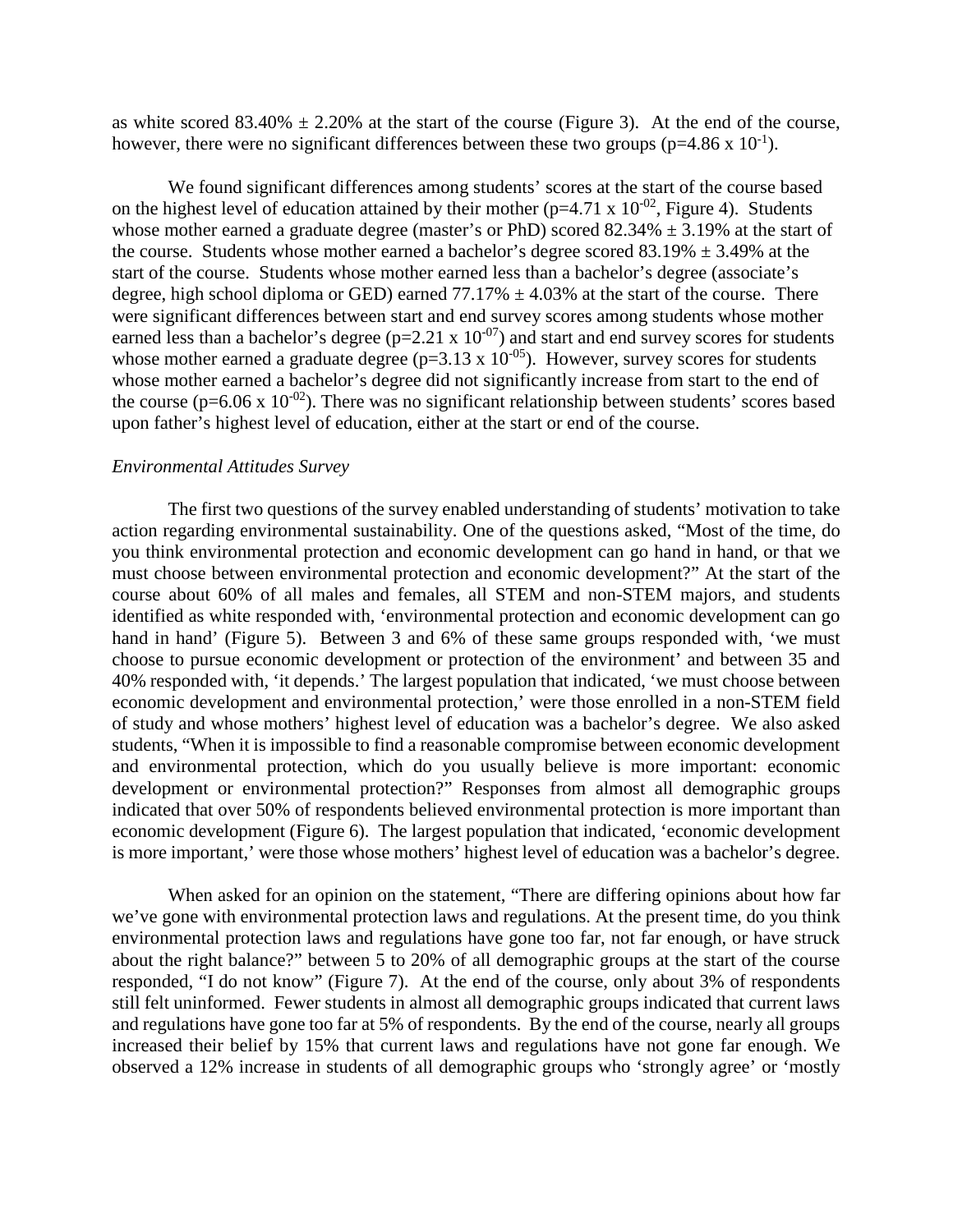agree' with the statement, "Technology will find a way of solving environmental problems" (Figure 8).

We observed a small decrease in agreeing with the statement, "The condition of the environment will play an increasingly important role in the nation's economic future" (Figure 9). Nearly all demographics had a small percentage, between 2-10% of respondents who 'mostly disagree' with the statement at the end of the course when compared to the beginning of the course where all respondents either 'mostly agreed' or 'strongly agreed' with the statement.

We also observed increased support at the end of the course among almost all demographics to the statement, "Private companies should train their employees to solve environmental problems" (Figure 10). Only a few students 'strongly disagreed' with the statement at the end of the course, and fewer numbers indicated that they 'mostly disagree.' Students identified as female increased from 43% 'strongly agree' at the start to 67% 'strongly agree' at the end of the course.

Finally, we asked students to indicate their support for the statement, "Government agencies should support environmental education programs for adults." There was greater than 80% of respondents who 'strongly agreed' or 'mostly agreed' with this statement from nearly every demographic at the start of the course (Figure 11). This statement also elicited the most 'strongly disagree' responses of any question, by many demographics. By the end of the course, however, most demographics increased their support by 3% for adult environmental education funded by government agencies.

#### **Discussion**

### *Environmental Knowledge*

 The 3 general findings for knowledge surveys were (1) that students started at significantly different knowledge levels based on most demographics, (2) their knowledge increased across all demographics, and (3) that at the end of the course there were no longer statistically significant differences in knowledge levels across nearly all demographics. Differences in initial knowledge levels across demographics support previous research [10], [16], and increases in knowledge due to education also support previous research [11], [12]. Statistically significant differences in baseline knowledge existed based on gender, race, and parents' educational attainment; however, differences at the end of the course were only statistically significant between STEM and non-STEM fields of study and between students with differing mother's educational attainment. We postulate that the social environment in our classrooms is inclusive and supportive of all of the demographics we studied, and this may have led to a general lack of statistically significant knowledge level differences at the end of the course across demographics. We must continue to use inclusive language in our communication, take neutral stances politically, and use examples in class that are positive toward all demographics.

While differences in knowledge levels based on mother's educational attainment were not statistically significant either at the beginning or end of the course, an interesting observation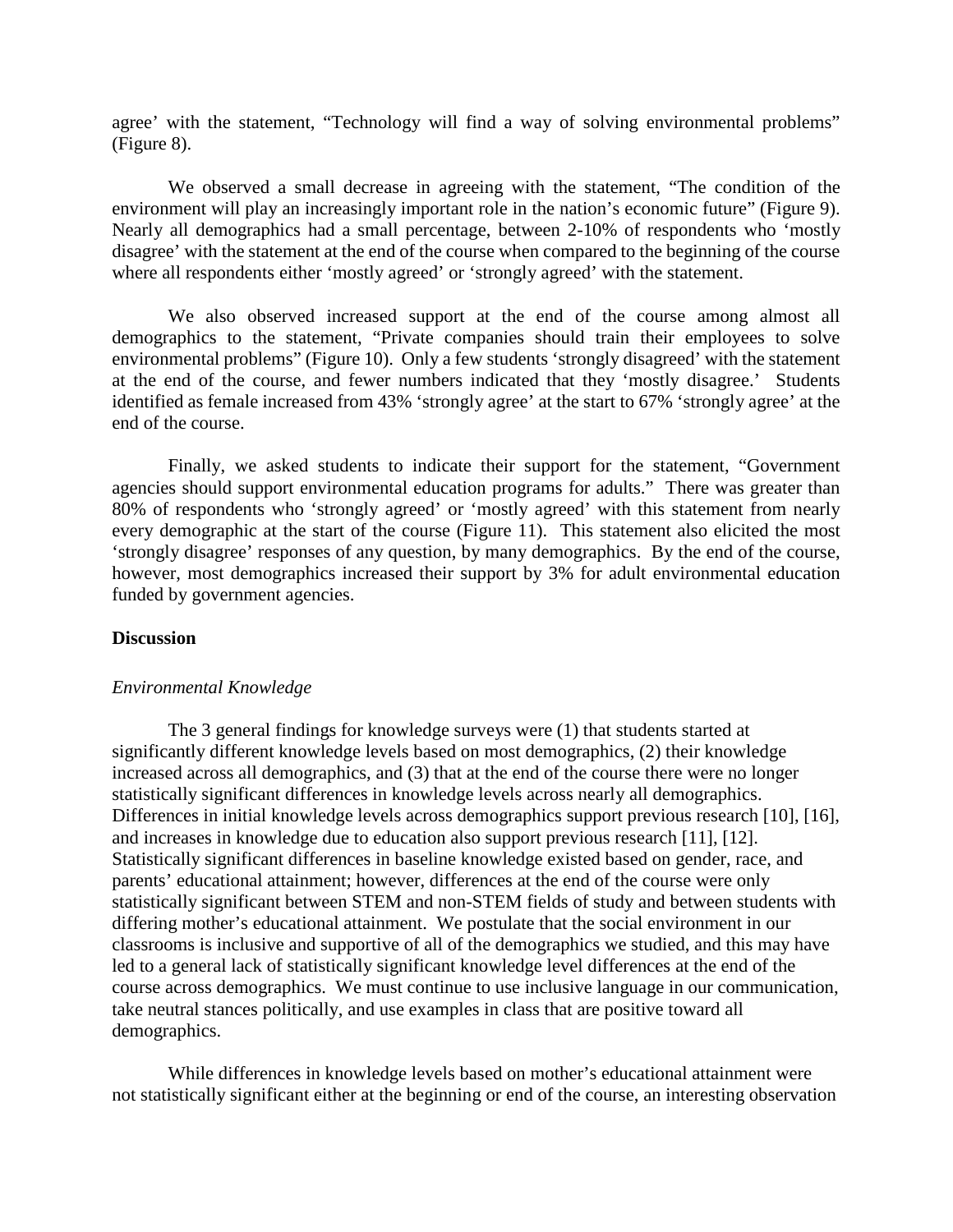was made. Students whose mother earned less than a bachelor's degree scored an average of 77.17% at the start of the course, whereas students whose mother earned a bachelor's degree or a graduate degree scored within 1% of each other and scored an average of 82.73%. However at the end of the course, students whose mother earned less than a bachelor's degree or earned a graduate degree scored within 0.1% of each other and scored an average of 90.88%. Students whose mother earned a bachelor's degree scored an average of 87.21% at the end of the course and were the only one of the three groups whose scores did not show statistically significant improvement. Students whose mother earned a bachelor's degree had the highest mean scores at the start of the course and the lowest scores at the end of the course. Further investigation into the reason for the lack of statistically significant improvement among students whose mother attained a bachelor's degree may help improve education for this population.

## *Environmental Attitudes*

 The key finding for environmental attitudes was that student attitudes changed to become more positive toward the environment and humanity's ability to solve environmental problems. Of the 7 questions asked in the attitudes survey, 3 illustrate these differences most clearly. These questions asked students if they (1) thought environmental protection laws and regulations had gone far enough, (2) thought technology would find a way of solving environmental problems, and (3) thought private companies should train their employees to solve environmental problems. Comparisons of student responses to these questions at the beginning and end of the course indicated that students think we need more environmental protection, that technology can indeed solve environmental problems, and that private companies should take a more active role in environmental protection.

Nearly all demographics became more positive toward the environment and our ability to protect it, and different demographics showed stronger trends in responses to different questions. This indicates that across demographics, increased knowledge about the environment may lead to more positive attitudes toward the environment.

These changes in attitudes were expected as previous studies have documented them [11], [12]. Increased awareness of environmental problems may very well be the cause. Other reasons for the more positive attitudes toward the environment may include pedagogy. Our courses were taught in classes with student to teacher ratios of no more than 18 to 1. Students were frequently encouraged to participate in class, and classes were not traditional lectures where students may have been discouraged from asking questions or sharing personal examples. Also, 2 separate hour-long videos about environmental issues were shown in class, a field trip to a recycling facility occurred, and all students had to participate in 3 hour-long debates about environmental problems. These pedagogical tools may have made environmental problems more meaningful for students.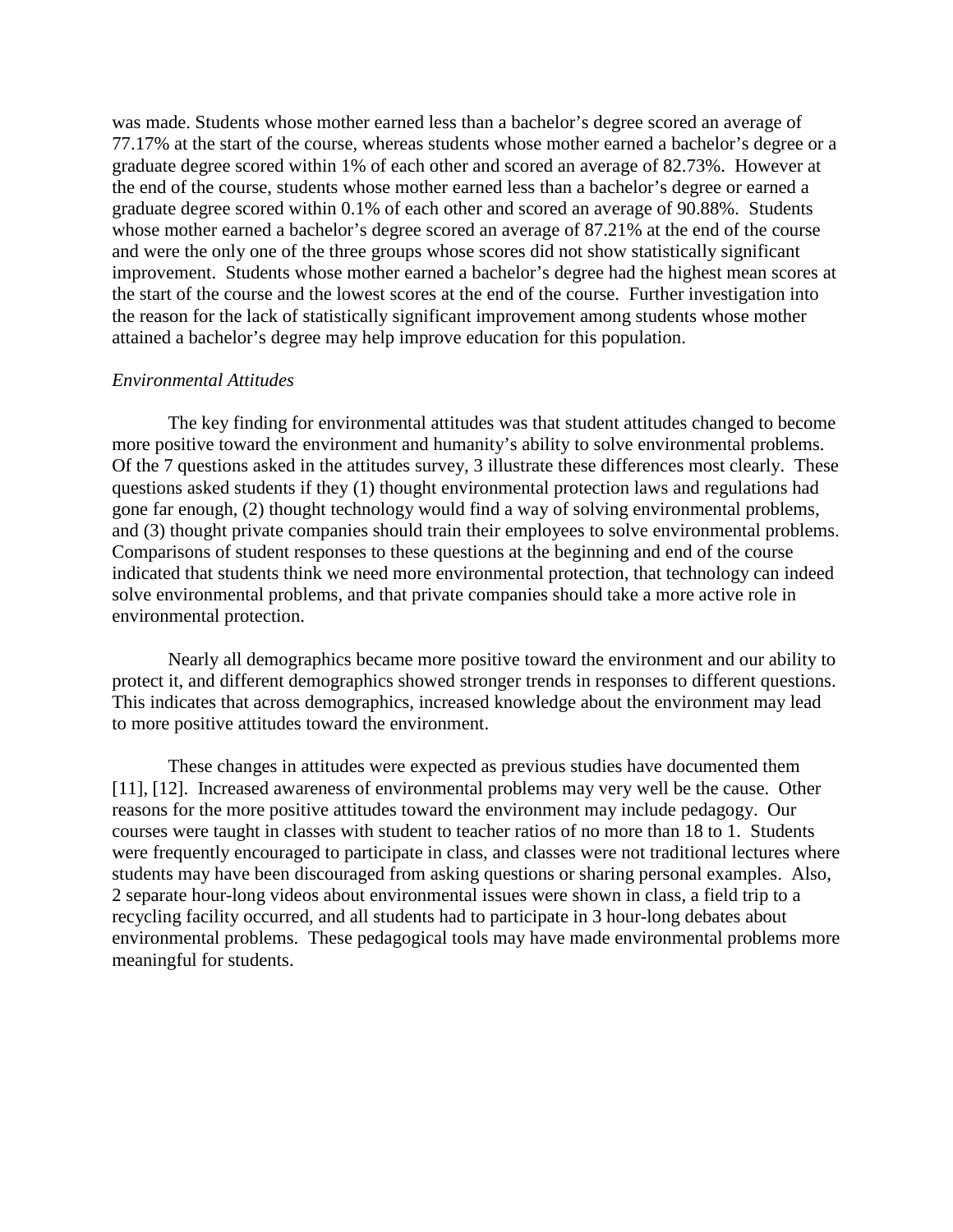# **Conclusion**

# *Environmental Knowledge*

 The 3 general findings for knowledge surveys were that (1) students started at significantly different knowledge levels based on many demographics, (2) their knowledge increased across all demographics, and (3) that at the end of the course there were no longer statistically significant differences in knowledge levels across nearly all demographics. We intend to sustain our inclusive educational environment, and we expect this will continue to lead to decreased knowledge level differences among demographics. Further, our study can be used as an example for two key points. First, statistically significant differences in environmental knowledge do indeed exist across demographics in society as indicated in our study and previous research. Second, our study serves as a positive example of how education can eliminate statistically significant differences in knowledge across demographics.

# *Environmental Attitudes*

 The key finding for environmental attitudes was that student attitudes changed to be more positive toward the environment and our ability to solve environmental issues. Three questions in our survey illustrate these differences most clearly between attitudes at the beginning and at the end of the course. Nearly all demographics became more positive toward the environment and our ability to protect it, and a lack of trends among demographics indicates that different demographics were not more or less susceptible to changes in environmental attitudes. Increased knowledge about environmental issues may lead to attitudes developing to become more positive toward the environment and enable the development of an environmental ethic to inform future actions and decisions.

# **References**

[1] R. Carson, Silent Spring. Boston, MA: Houghton-Mifflin, 1962.

[2] G. Hardin, The tragedy of the commons. Northampton, MA, 2003.

[3] T. Saarinen, "Book Review", Environment and Behavior, vol. 16, no. 3, pp. 406-408, 1984.

[4] D. Glass and P. Appleman, "Thomas Robert Malthus: An Essay on the Principle of Population.", Population Studies, vol. 30, no. 2, p. 369, 1976.

[5] P. R. Ehrlich, *The population bomb*. Cutchogue, NY: Buccaneer, 2007.

[6] C. Gaffey, "Stop whatever you're doing. Planet Earth has now used up its resources for 2017," *Newsweek*, 02-Aug-2017. [Online]. Available: http://www.newsweek.com/earth-

overshoot-day-2017-climate-change-645296. [Accessed: 02-Feb-2018].

[7] D. B. Botkin and E. A. Keller, *Environmental science: earth as a living planet*. Hoboken: Wiley, 2014.

[8] E. Sidiropoulos, "Education for sustainability in business education programs: a question of value," *Journal of Cleaner Production*, vol. 85, pp. 472–487, 2014.

[9] A. M. Freeman, "Environmental Policy Since Earth Day I: What Have We Gained?," *Journal of Economic Perspectives*, vol. 16, no. 1, pp. 125–146, 2002.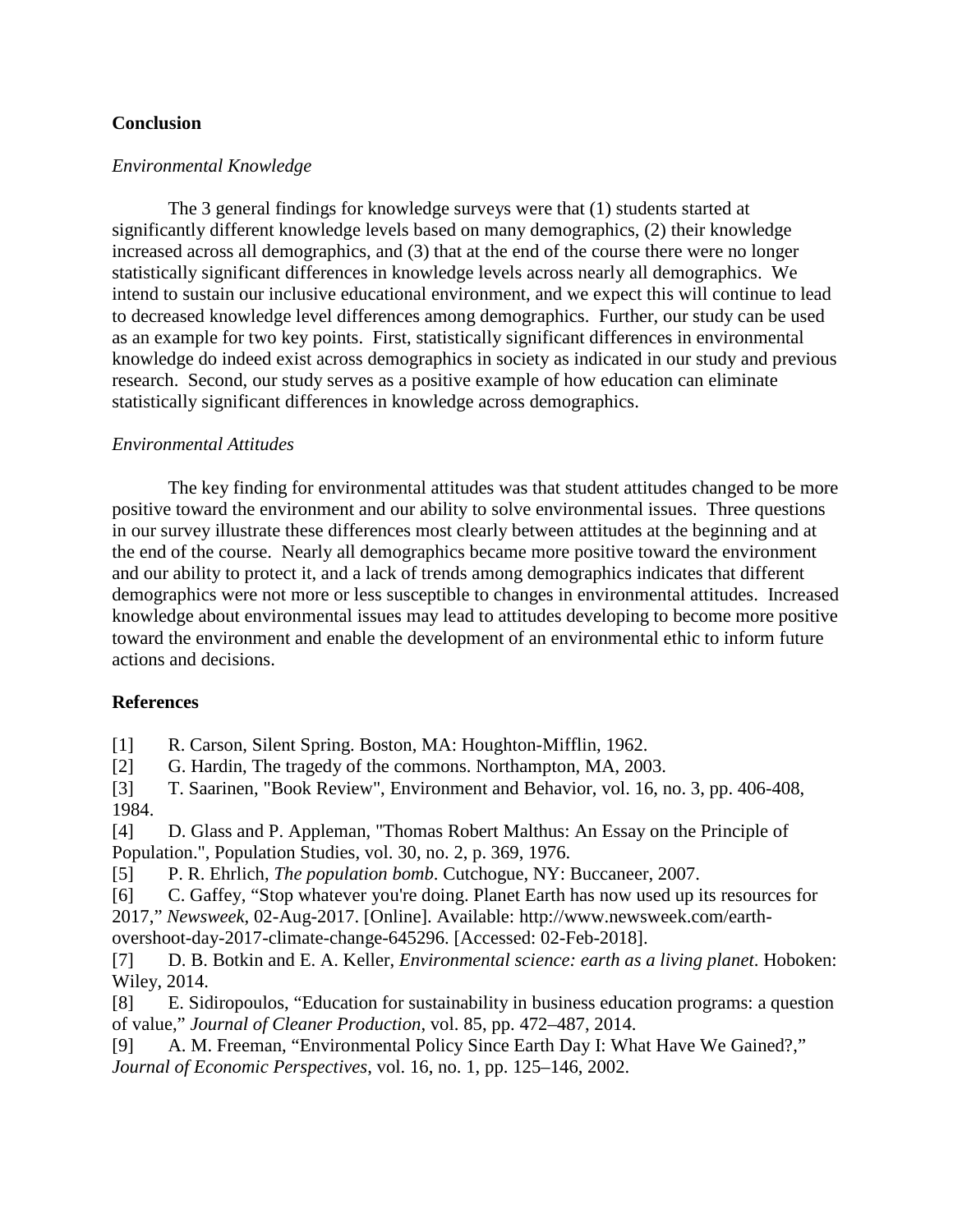[10] "Lessons from the Environment: Why 95% of Adult Americans Endorse Environmental Education, Ninth Annual National Report Card on Environmental Attitudes; Knowledge, and Behavior," *EPA*, May-2001. [Online]. Available:

https://nepis.epa.gov/Exe/ZyPURL.cgi?Dockey=400007FL.TXT. [Accessed: 02-Feb-2018]. [11] B. Thapa, "Environmentalism: The Relation of Environmental Attitudes and

Environmentally Responsible Behaviors Among Undergraduate Students," *Bulletin of Science, Technology & Society*, vol. 19, no. 5, pp. 426–438, 1999.

[12] Bradley, T. Waliczek and J. Zajicek, "Relationship Between Environmental Knowledge and Environmental Attitude of High School Students", The Journal of Environmental Education, vol. 30, no. 3, pp. 17-21, 1999.

[13] P. Tikka, M. Kuitunen and S. Tynys, "Effects of Educational Background on Students' Attitudes, Activity Levels, and Knowledge Concerning the Environment", The Journal of Environmental Education, vol. 31, no. 3, pp. 12-19, 2000.

[14] D. Levine and M. Strube, "Environmental Attitudes, Knowledge, Intentions and Behaviors Among College Students", The Journal of Social Psychology, vol. 152, no. 3, pp. 308- 326, 2012.

[15] S. Liu and H. Lin, "Exploring Undergraduate Students' Mental Models of the Environment: Are They Related to Environmental Affect and Behavior?", The Journal of Environmental Education, vol. 46, no. 1, pp. 23-40, 2014.

[16] S. Pe'er, D. Goldman and B. Yavetz, "Environmental Literacy in Teacher Training: Attitudes, Knowledge, and Environmental Behavior of Beginning Students", The Journal of Environmental Education, vol. 39, no. 1, pp. 45-59, 2007.

[17] H. Müderrisoglu and A. Altanlar, "Attitudes and behaviors of undergraduate students toward environmental issues," *International Journal of Environmental Science & Technology*, vol. 8, no. 1, pp. 159–168, Jan. 2010.

[18] N. Govindarajulu and B. F. Daily, "Motivating employees for environmental improvement," *Industrial Management & Data Systems*, vol. 104, no. 4, pp. 364–372, 2004. [20] P. S. Wenz, "Environmental Ethics: Duties to and Values in the Natural World. Holmes

Rolston III," *Ethics*, vol. 100, no. 1, pp. 195–197, 1989.

[19] B. Robelia and T. Murphy, "What do people know about key environmental issues? A review of environmental knowledge surveys", Environmental Education Research, vol. 18, no. 3, pp. 299-321, 2012.

[20] J. Devore and K. Berk, Modern mathematical statistics with applications. New York: Springer, 2012.

[21] N. C. B. C. Yazici and A. A. Babalik, "Determination of environmental awareness of university students: the case of Suleyman Demirel University (SDU)," *Environmental Earth Sciences*, vol. 75, no. 3, 2016.

[22] H. Rolston, *A new environmental ethics: the next millennium for life on earth*. New York: Routledge, 2012.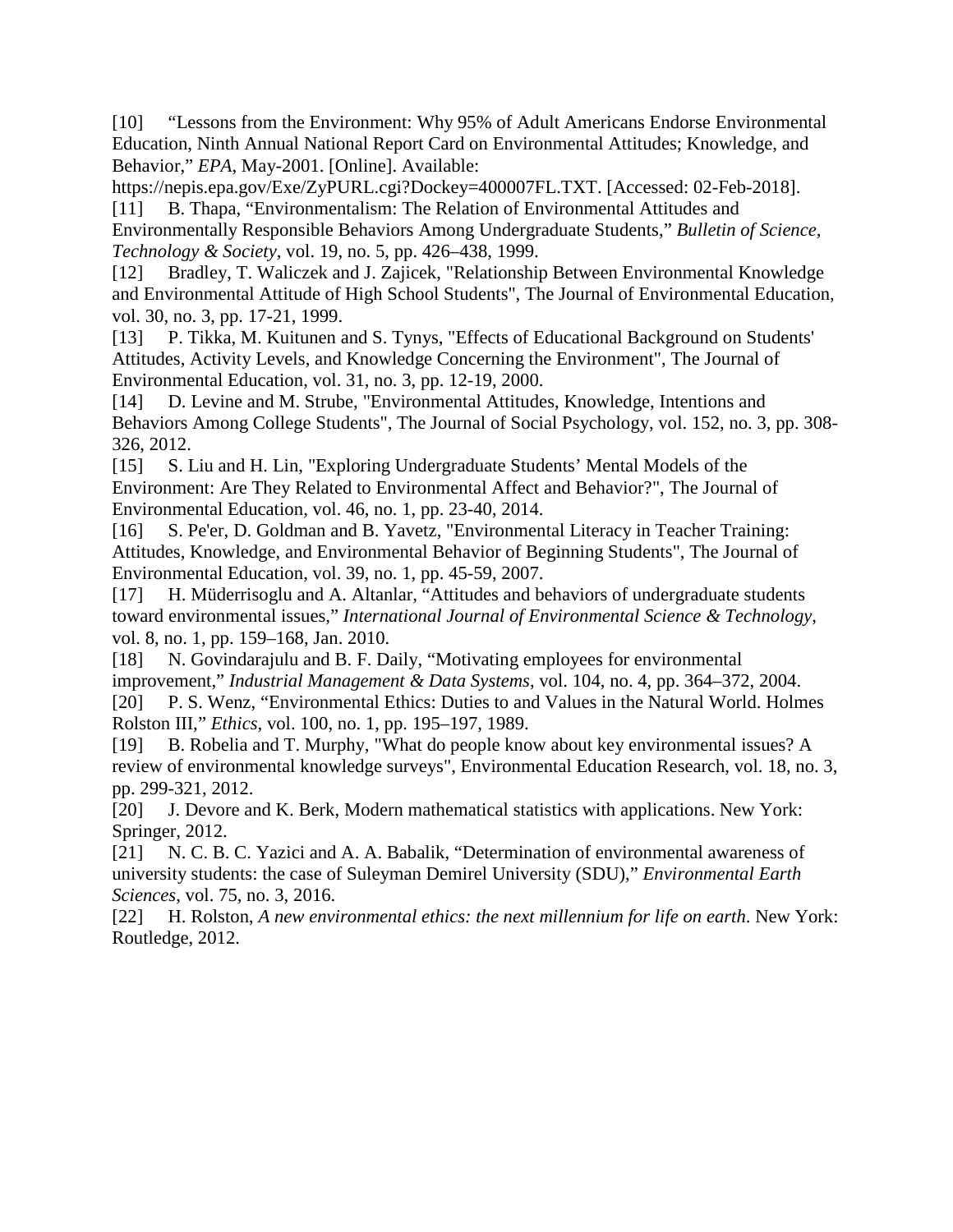## **Appendix 1 - Figures**



Figure 1. Mean score on environmental knowledge surveys (overall and by course theme) at the start and end of a semester-long course. Students' overall scores increased from 81.14%  $\pm$ 1.46% at the start of the course to 89.67%  $\pm$  2.03% at the end of the course (t = -7.4901, df = 174,  $p = 3.81 \times 10^{-12}$ ). Among the course's five units, student scores increased in SR, from 80.14%  $\pm$  2.38% to 86.96%  $\pm$  2.71% (t = -3.90, df = 174, p-value = 1.37 x 10<sup>-4</sup>); EN, from 83.47%  $\pm$  3.65% to 93.94%  $\pm$  2.26% (t = -5.37, df = 174, p-value = 2.46 x 10<sup>-7</sup>); HH, from 66%  $\pm$  4.99% to 77%  $\pm$  4.36% (t = -3.5455, df = 174, p-value = 5.04 x 10<sup>-4</sup>); and PM, from 86.86%  $\pm$ 3.75% to 95.57%  $\pm$  1.89% (t = -4.72, df = 174, p-value = 4.64 x 10<sup>-6</sup>).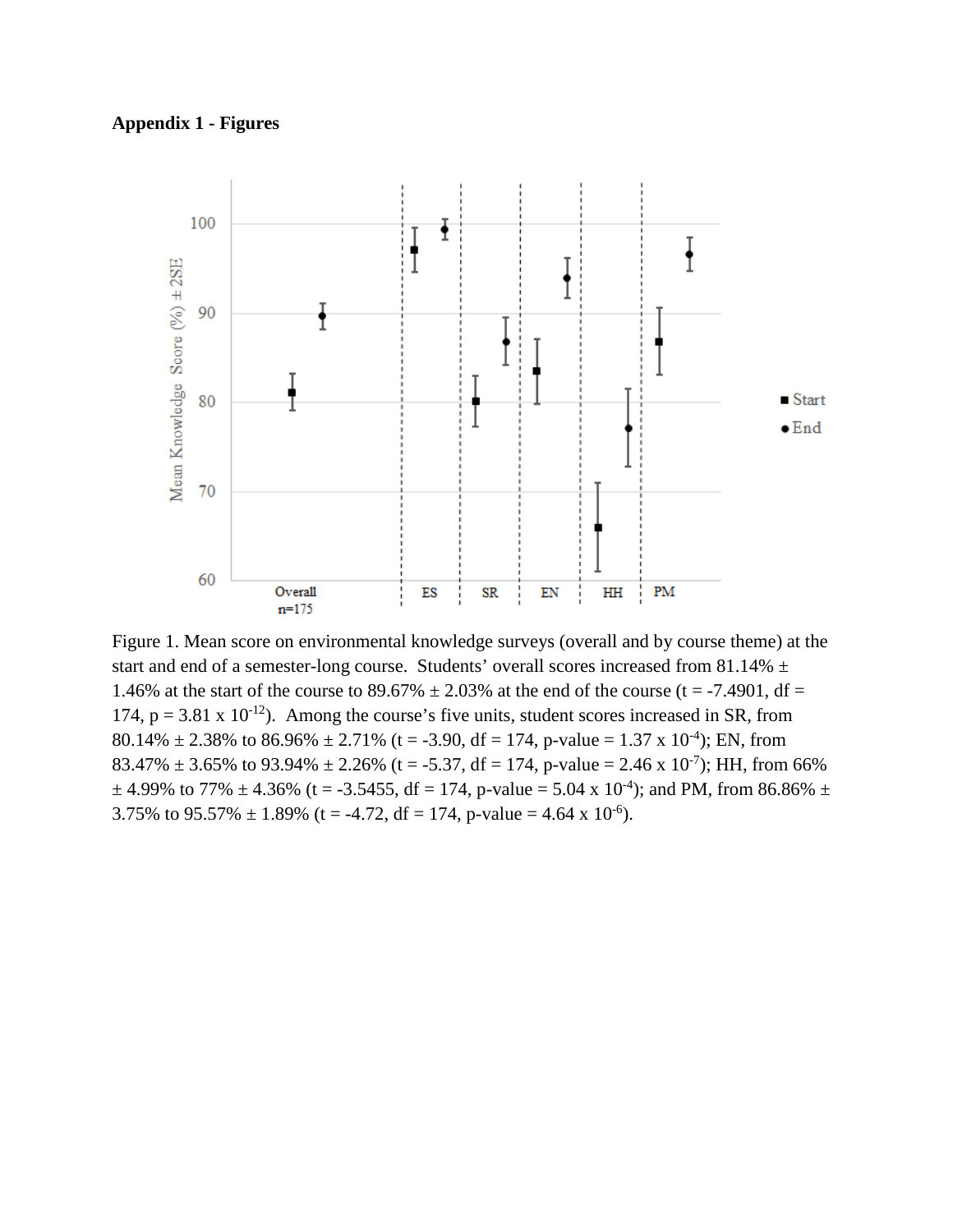

Figure 2. Mean score on environmental knowledge surveys by gender identity at the start and end of a semester-long course. Students who identified as female scored  $76.48\% \pm 3.79\%$  and students who identify as male scored 82.76%  $\pm$  2.37% at the start of the course (t = -2.81, df = 82.41, p-value =  $6.06 \times 10^{-3}$ ). Scores of both groups were significantly higher on the end-ofcourse survey, but neither group was significantly different from the other at the end ( $t = 0.66$ , df  $= 70.08$ , p-value  $= 5.05 \times 10^{-1}$ ).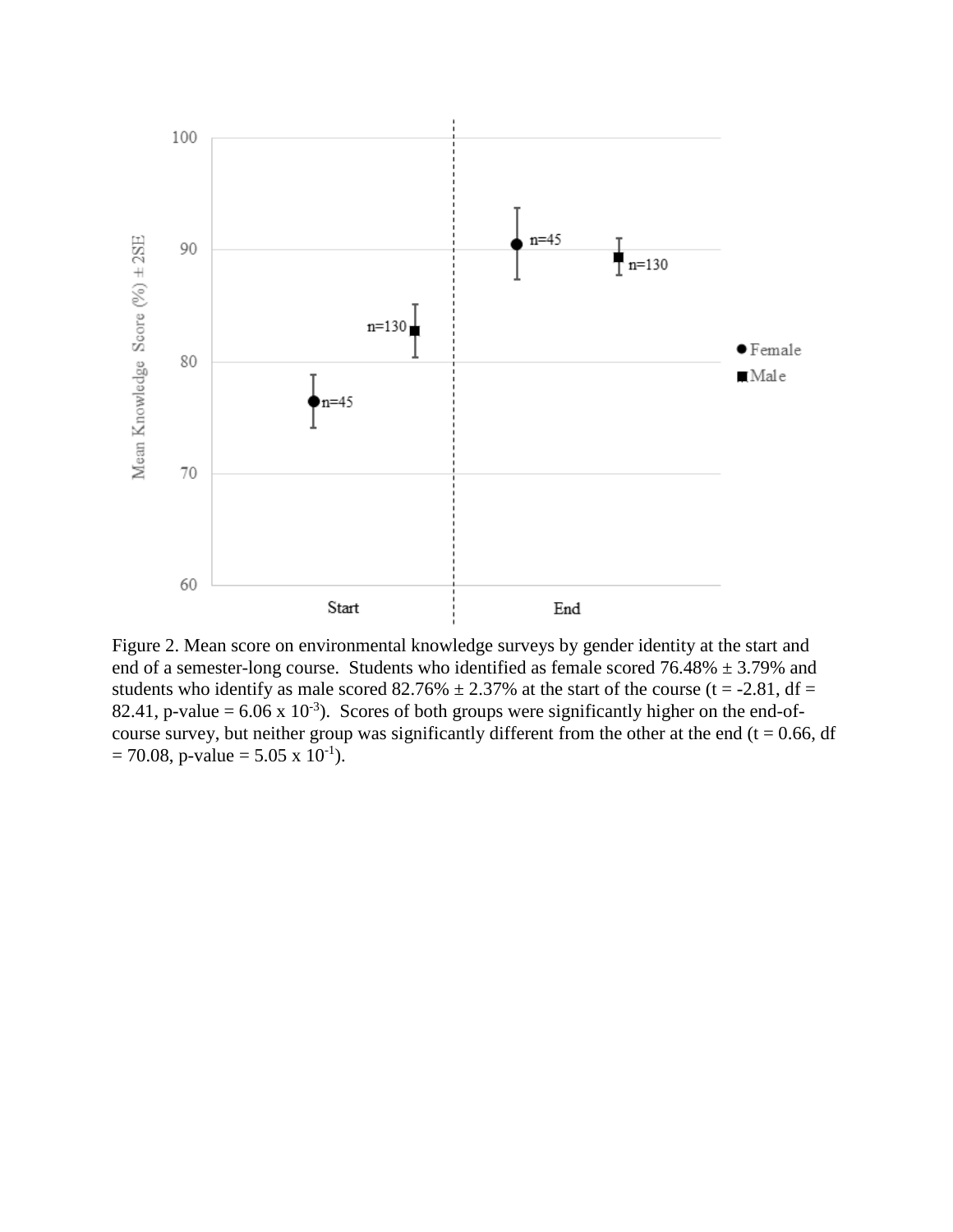

Figure 3. Mean score on environmental knowledge surveys by racial identity at the start and end of a semester-long course. Students who identified as non-white scored  $75.68\% \pm 4.45\%$  and students who identified as white scored  $83.40\% \pm 2.20\%$  at the start of the course (F value = 6.04, df = 2, p-value = 2.92 x 10<sup>-3</sup>). At the end of the course, there were no significant differences (F value = 0.72, df = 2, p-value =  $4.86 \times 10^{-1}$ ).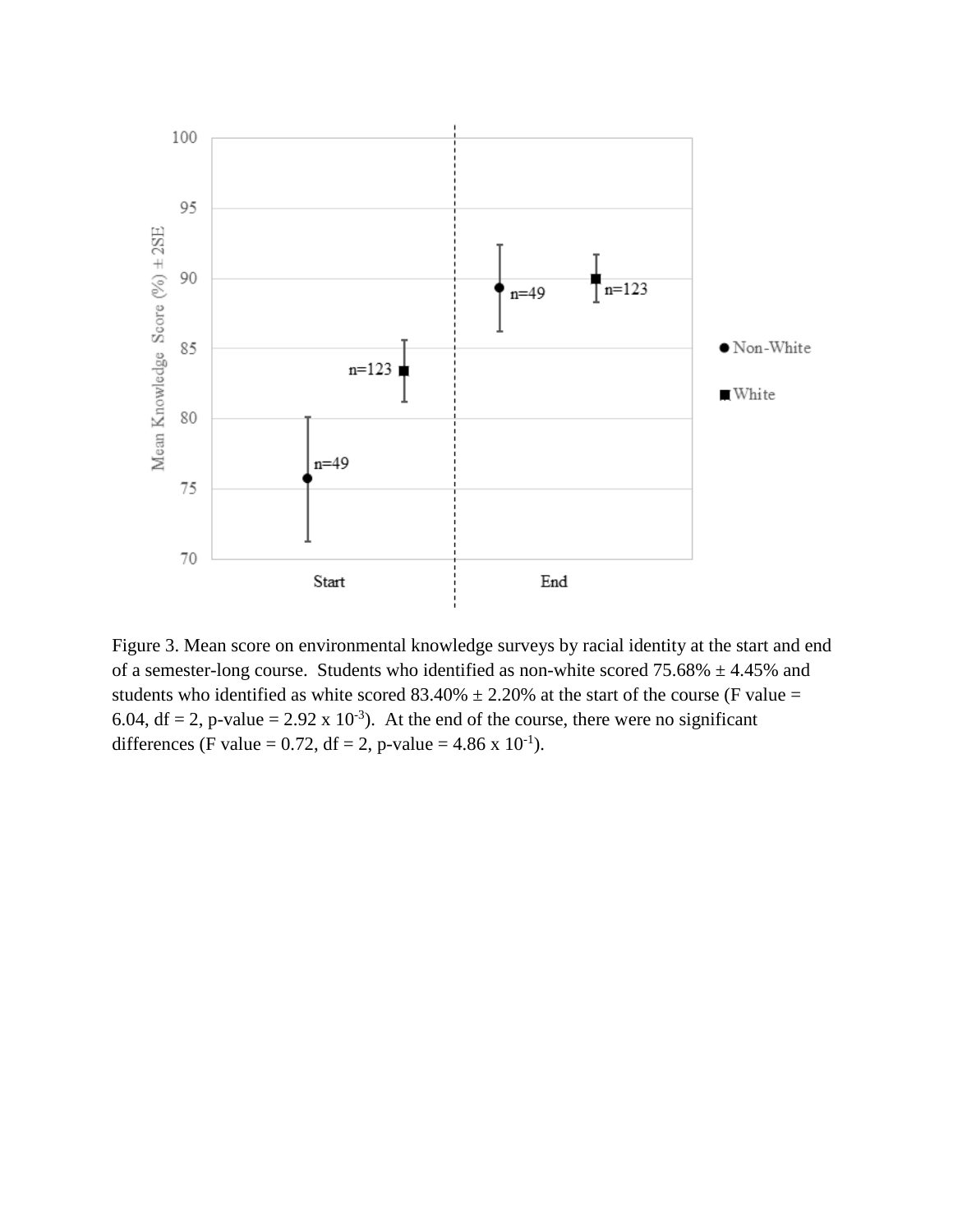

Figure 4. Mean score on Environmental Knowledge Survey by mother's educational attainment at the start and end of a semester-long course. Students whose mother earned a graduate degree (master's or PhD) scored  $82.34\% \pm 3.19\%$  at the start of the course and  $90.92\% \pm 2.34\%$  at the end. Students whose mother earned a bachelor's degree scored 83.19%  $\pm$  3.49% at the start of the course and  $87.21\% \pm 2.57\%$  at the end. Students whose mother earned less than a bachelor's degree (associate degree, high school diploma or GED certificate) earned  $77.17\% \pm 4.03\%$  at the start of the course and  $90.83\% \pm 2.76\%$  at the end. There were significant differences between start and end survey scores among students whose mother earned less than a bachelor's degree (t  $=$  -5.62, df = 86.70, p-value = 2.21 x 10<sup>-07</sup>) and students whose mother earned a graduate degree  $(t = -4.32, df = 120.99, p-value = 3.13 \times 10^{-05})$ . Students whose mother earned a bachelor's degree did not significantly improve (t = -1.85, df = 104.71, p-value = 6.61 x 10<sup>-2</sup>).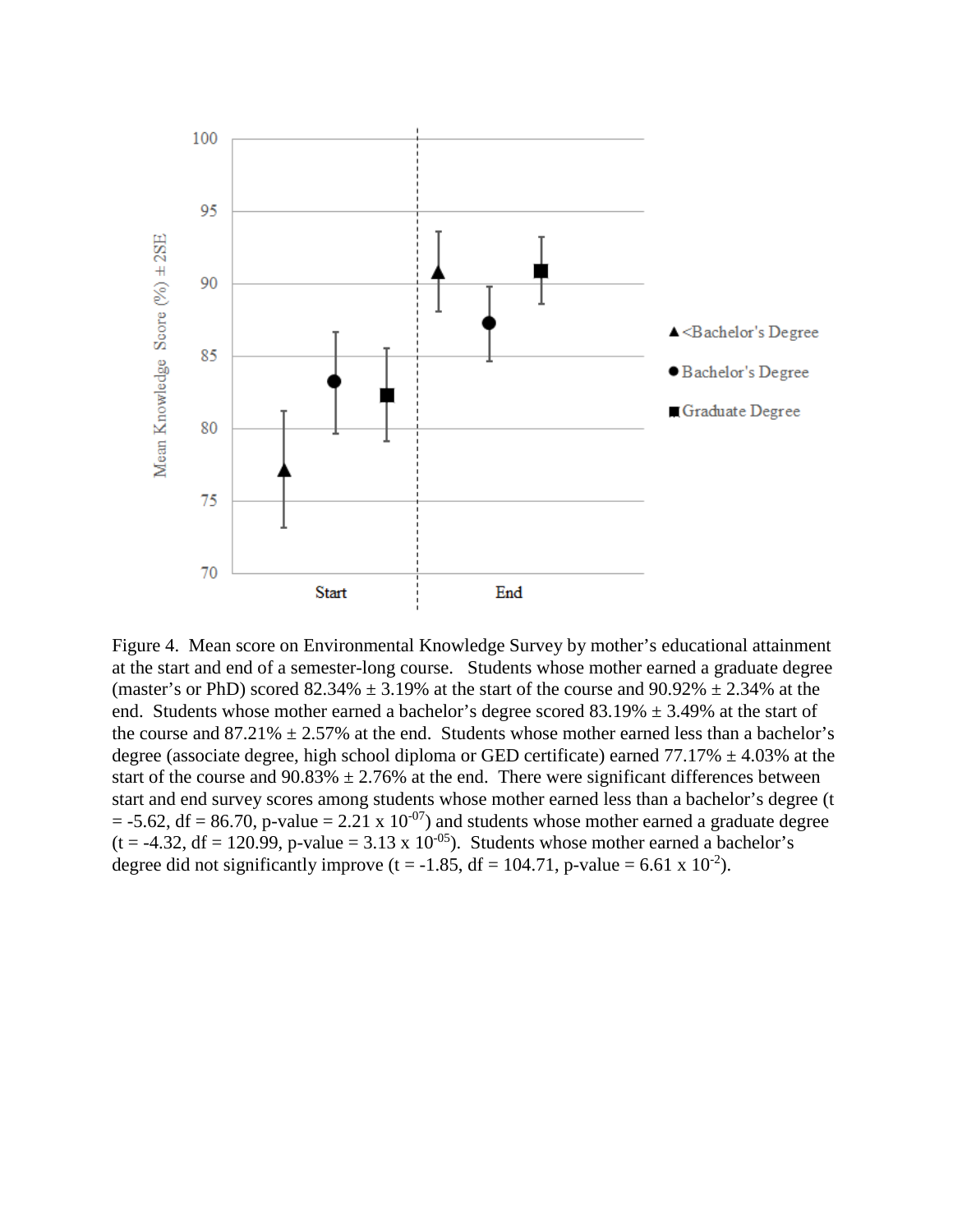

Figure 5. Student response to the question, "Most of the time, do you think environmental protection and economic development can go hand in hand, or that we must choose between environmental protection and economic development?" at the start (top) and end (bottom) of the course.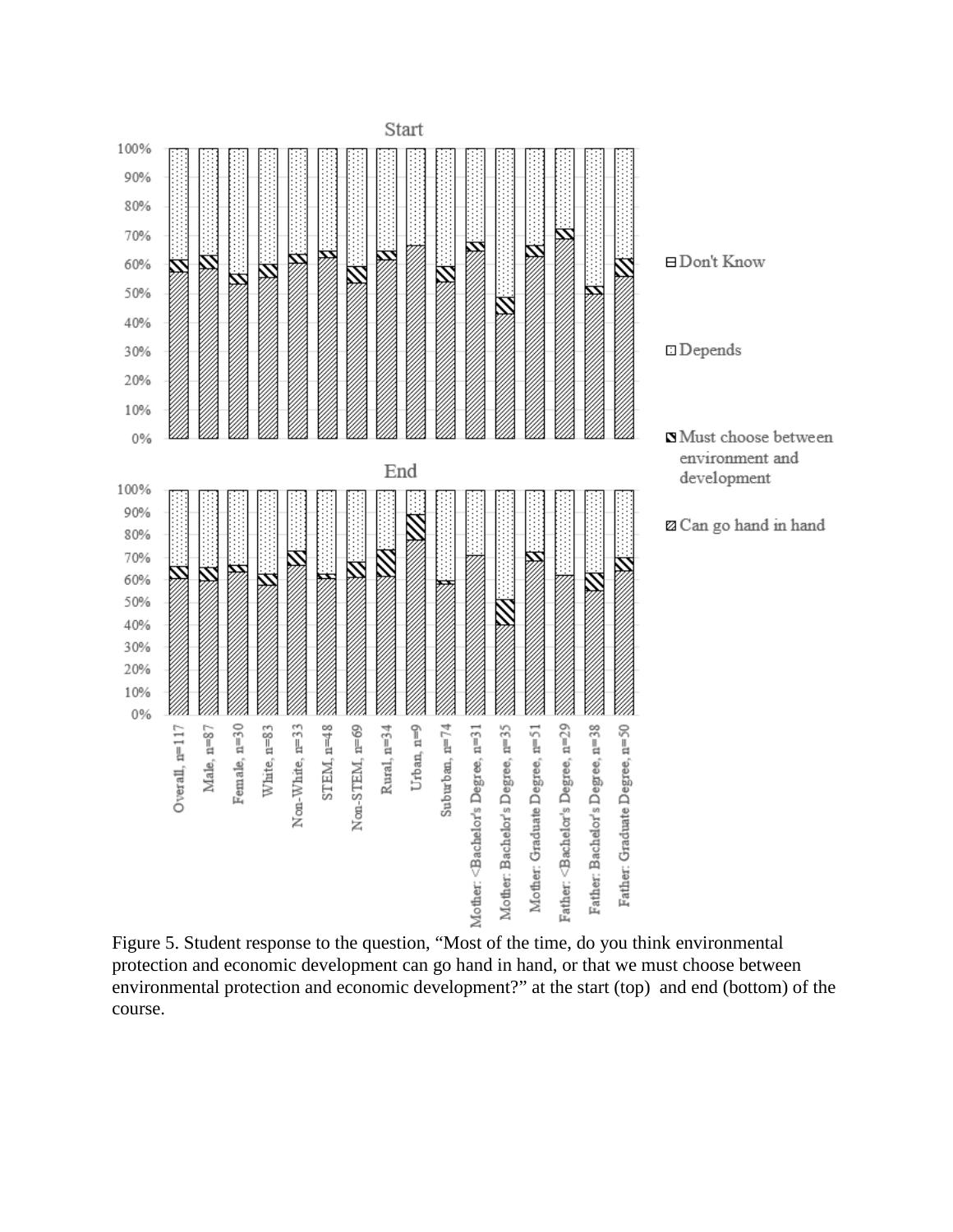

Figure 6. Student response to the question, "When it is impossible to find a reasonable compromise between economic development and environmental protection, which do you usually believe is more important: economic development or environmental protection?" at the start (top) and end (bottom) of the course.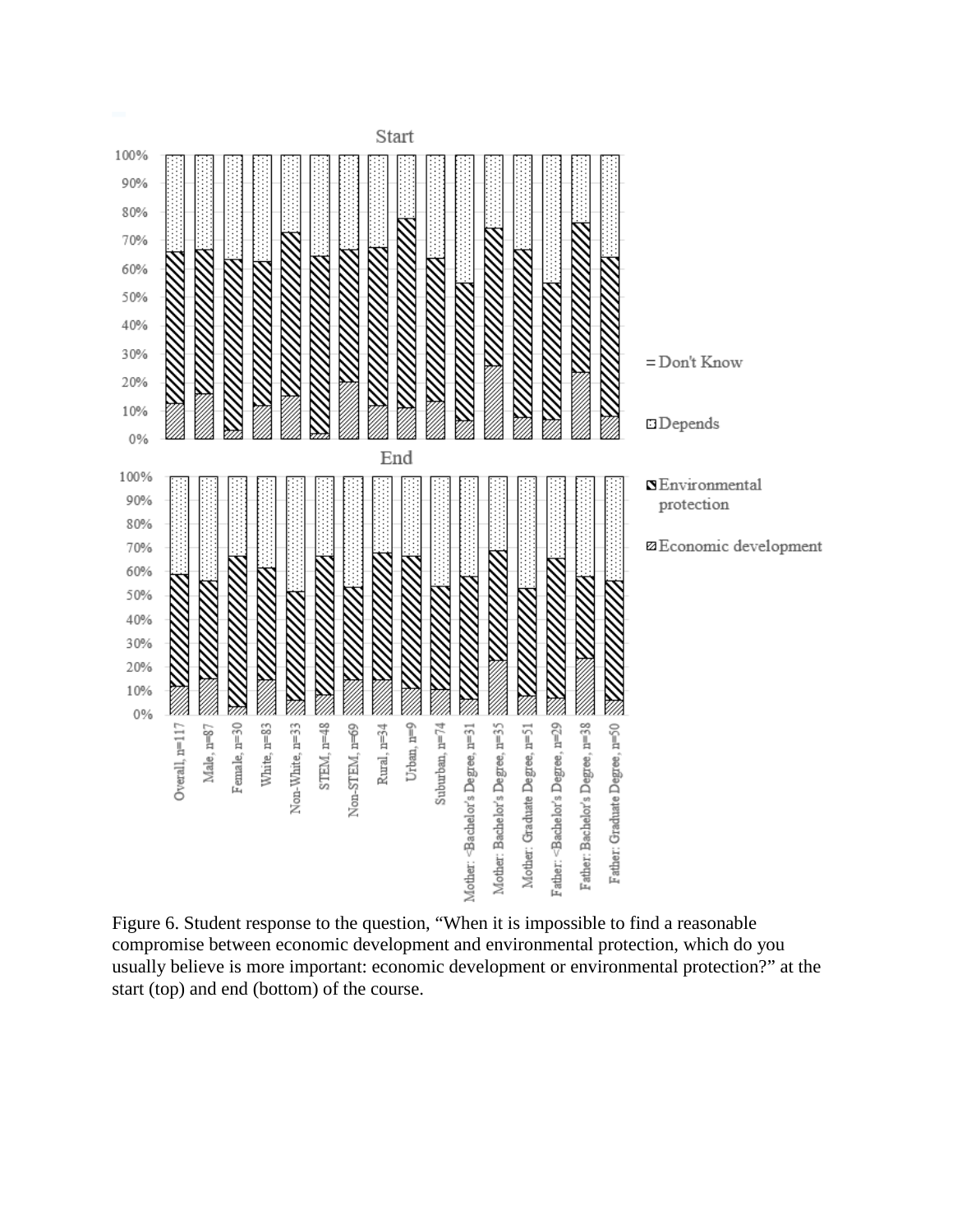

Figure 7. Student responses to the question, "There are differing opinions about how far we've gone with environmental protection laws and regulations. At the present time, do you think environmental protection laws and regulations have gone too far, or not far enough, or have struck about the right balance?" at the start (top) and end (bottom) of the course.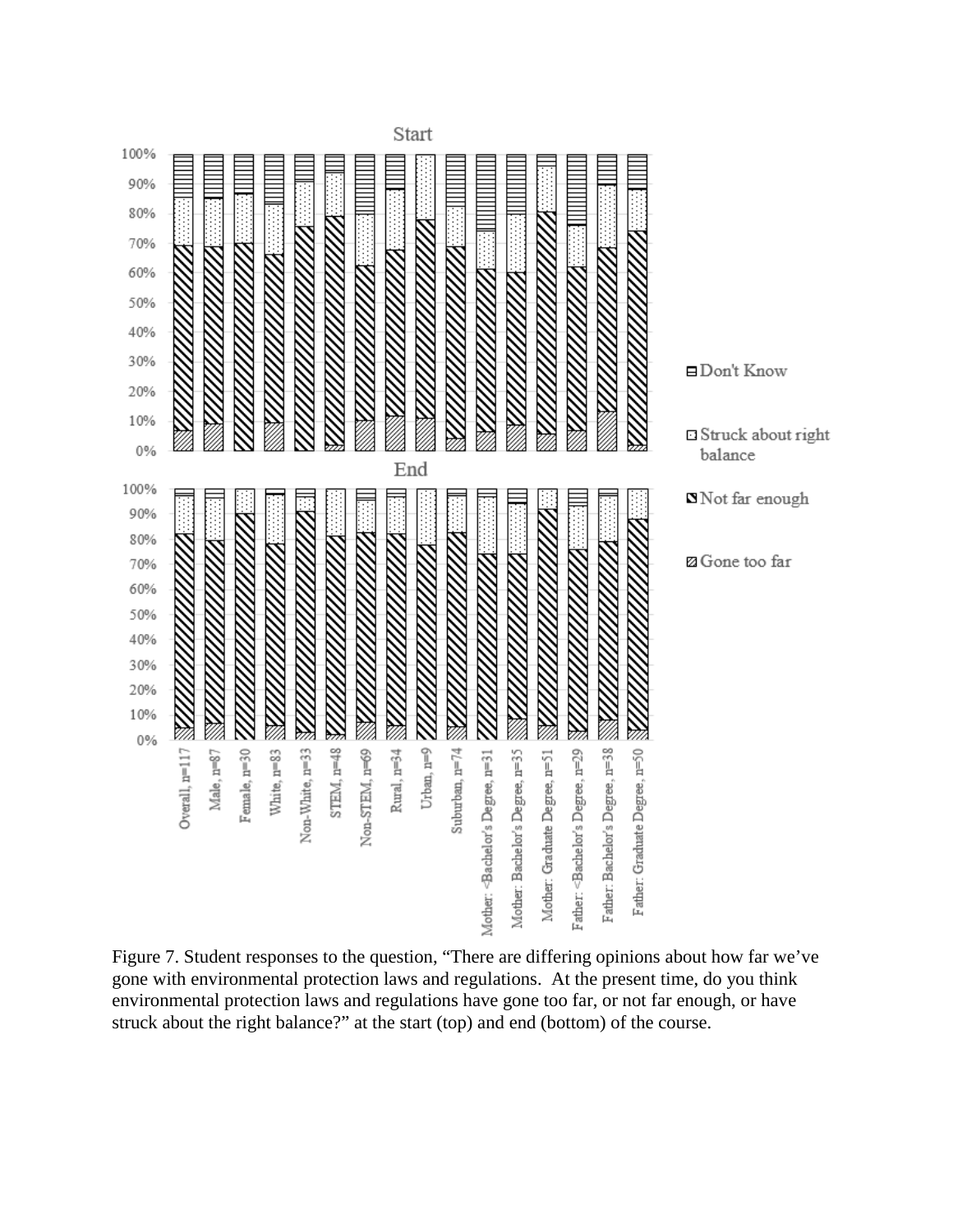

Figure 8. Student responses to the statement, "Technology will find a way of solving environmental problems," whether you strongly agree, mostly agree, mostly disagree, or strongly disagree." at the start (top) and end (bottom) of the course.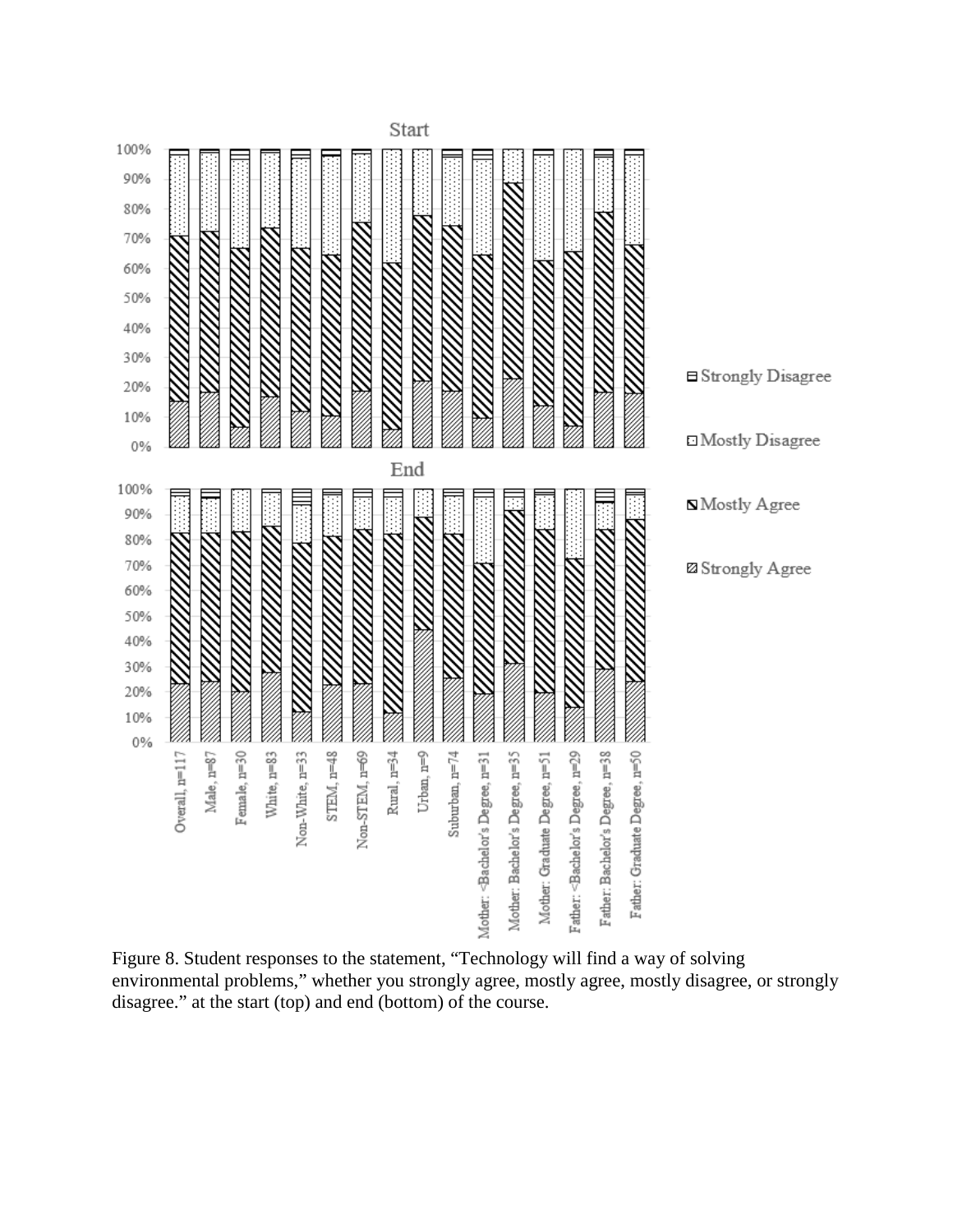

Figure 9. Student responses to the statement, "The condition of the environment will play an increasingly important role in the nation's economic future," whether you strongly agree, mostly agree, mostly disagree, or strongly disagree." at the start (top) and end (bottom) of the course.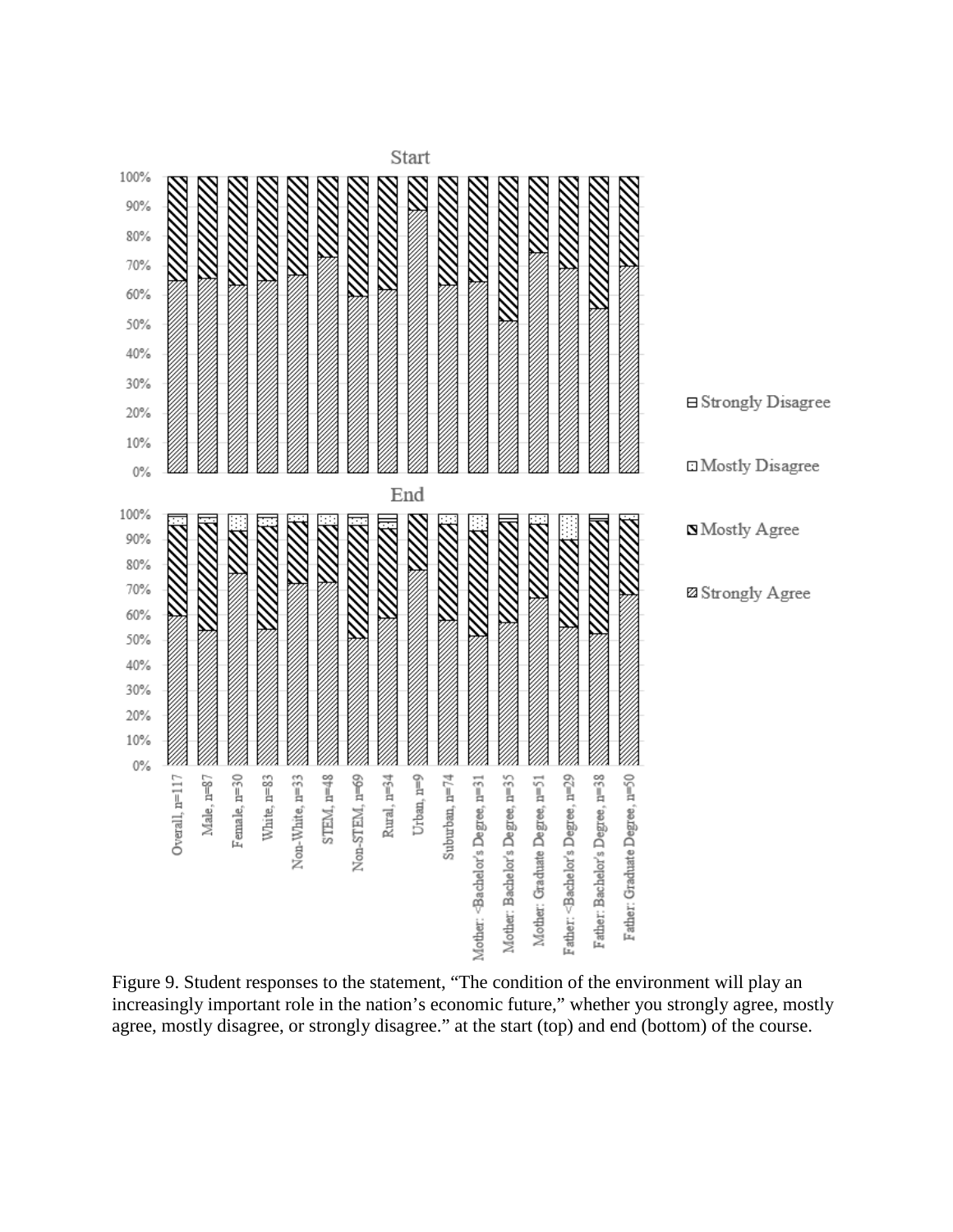

Figure 10. Student responses to the statement, "Please indicate for the following statement, "Private companies should train their employees to solve environmental problems," whether you strongly agree, mostly agree, mostly disagree, or strongly disagree." at the start (top) and end (bottom) of the course.